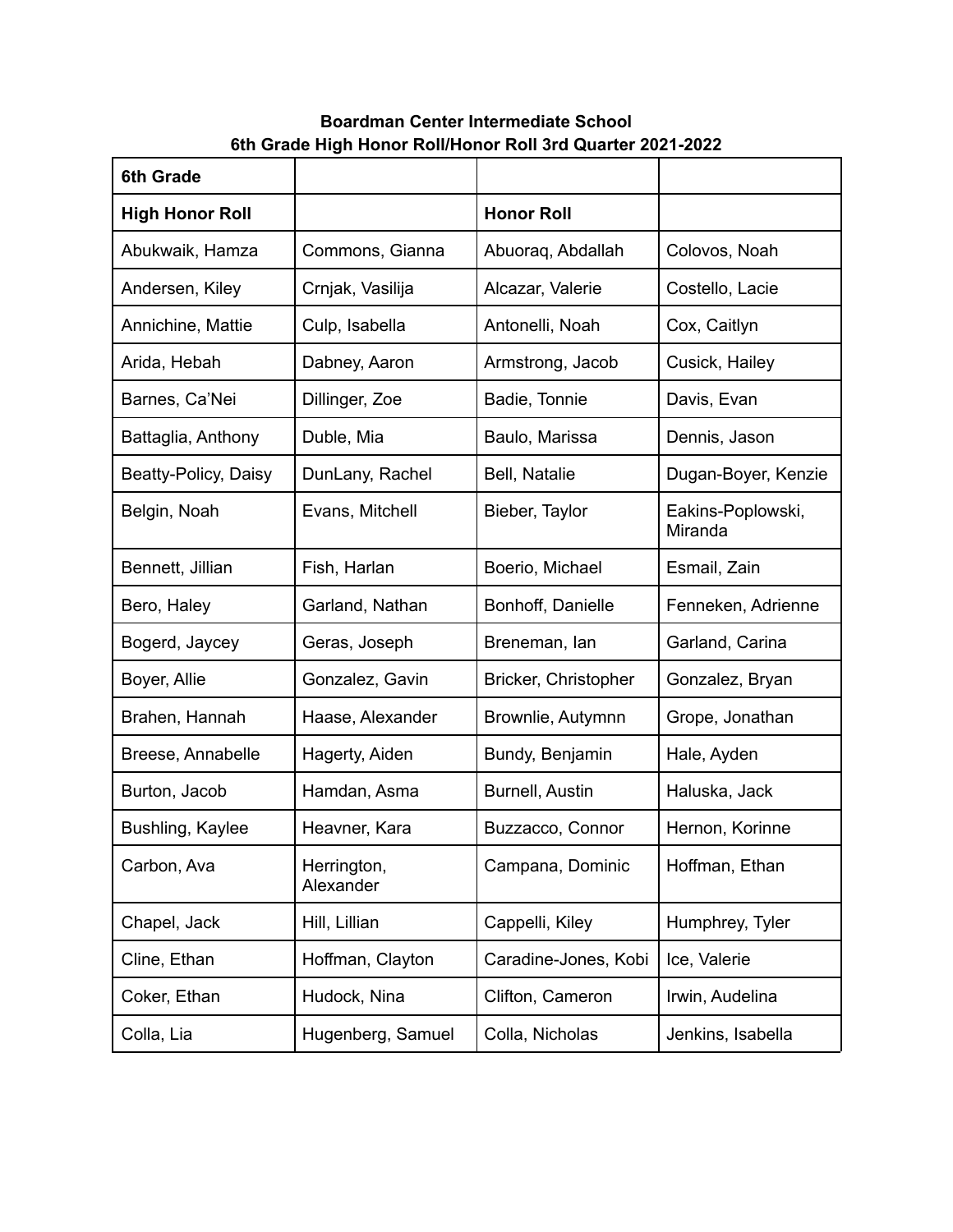## **Boardman Center Intermediate School High Honor Roll/Honor Roll 3rd Quarter 2021-2022**

| <b>6th Grade</b>        |                         |                    |                            |  |
|-------------------------|-------------------------|--------------------|----------------------------|--|
| <b>High Honor Roll</b>  |                         | <b>Honor Roll</b>  |                            |  |
| Hunt, James             | O'Bryant, Bella         | Kashmer, Nathan    | Perry, Logan               |  |
| Hurd, Dominic           | Patel, Ayan             | Kirlik, Aidan      | Pete, Sherele              |  |
| Hutchinson, Keith       | Payumo, Rubylyn         | Korbau, Luke       | Pham, Quoc                 |  |
| Hynek, Violet           | Peachock, Caitlynn      | Marciano, Logan    | Pierre, Iszee              |  |
| Jackson, Amelia         | Ramunno, Angeline       | Martin, Mia        | Pinciaro, Dominic          |  |
| Nagle, Joseph           | Yang, William           | Martin, Patrick    | Perkins, Cordae            |  |
| Johnstone, Hayley       | Rowe, Trista            | Matula, Korbin     | Potts, Gavin               |  |
| Khoury, Madison         | Rudge, Adelynn          | McGuire, Tru       | Poulos, Neiko              |  |
| Land, Elijah            | Russo, Chase            | McKinstry, Madalyn | Pusser, Alivia             |  |
| Lewis, Derek            | Shevock, Andrew         | Menting, Sophia    | Putko, James               |  |
| Mangrum, Aden           | Simione, Donovan        | Montero, Jaden     | Reiter, Ryan               |  |
| McCullough,<br>Mercedes | Stephens, Preston       | Mousa, Saad        | Rydarowicz, Mia            |  |
| Mertz, Collin           | Stevens, Lydia          | Nadeem, Mueez      | Salinas-DeLeon,<br>Oswaldo |  |
| Miller, Logan           | Swantek, Emily          | Naughton, James    | Short, Michael             |  |
| Milush, Daniel          | Tarr-Majirsky, Isabella | Naughton, Ryder    | Silva Diaz, Lenmariel      |  |
| Mitulinski, Leighna     | Tatar, Haylee           | Nelson, McKaylyn   | Slick, Cameron             |  |
| Moorman, Evan           | Tran, Coco              | O'Dell, Jakobi     | Smith, Keshawn             |  |
| Moritz, Samuel          | Tran, Ethan             | Payne, Rhonda      | Steiner, Abbey             |  |
| Moser, Katie            | Volosin, Addison        | Perez, Joshua      | Stellato, Ralph            |  |